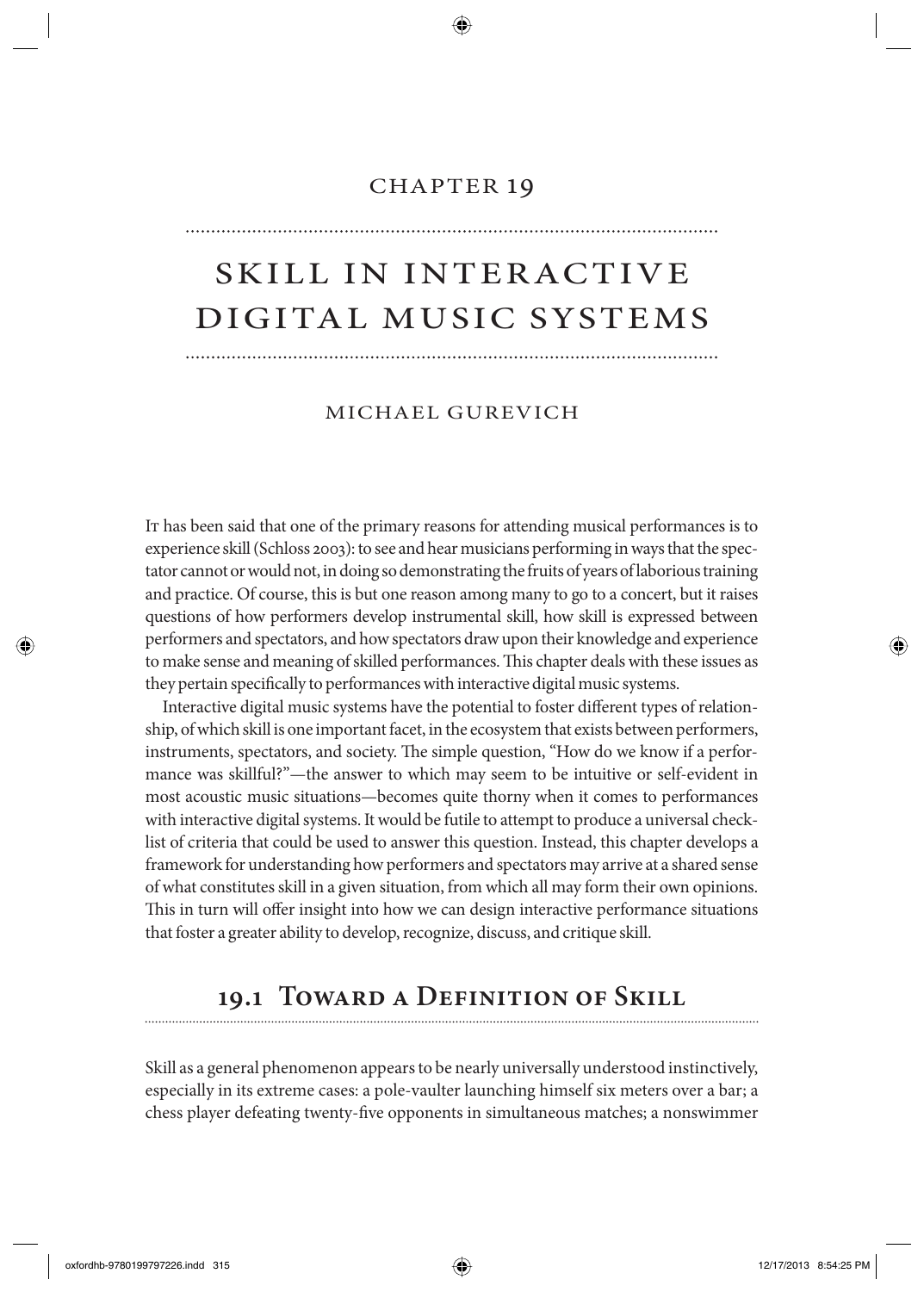struggling to stay afloat in a pool. Yet, it is important to specify what the term "skill" entails, which I undertake by way of discussing the essential characteristics of skill that are generally agreed upon by researchers in psychology and human motor control (e.g., Magill 1993; Proctor and Dutta 1995).

◈

 Fundamentally, skill involves "goal-directed" behavior (Proctor and Dutta 1995). It is evident in sports or crafts that skill should lead to a desired outcome or artifact that can be measured in retrospect, such as an arrow shot through a small target or a structurally sound, symmetrically woven basket. Yet where, as in dance, skilled activity is manifested as a continuous process–where the outcome may be ephemeral and unquantifiable—it remains that the practitioner has a goal in mind, however difficult to verbally specify, and that increasing skill will lead to more desirable performance more frequently.

There is a subtle but important distinction between two senses of the word "skill," highlighted by Magill (1993, 7). In the first sense, *a* skill is a goal-oriented act or task to be performed—whistling, snapping your fingers, finding the roots of a quadratic equation, or baking a pie. In the other, which is more useful for the purposes of the present discussion, skill is an environmentally situated human trait that leads to qualitative differences in performance. Skill in this sense fosters variability within and between performances, dependent in part on proficiency, but also on a range of environmental factors. This situated, qualitative notion of skill also suggests a challenge in measuring or characterizing an individual's skill. Above I hinted at two indicators—the desirability of an outcome and the frequency of positive results, the latter of which Magill (1993, 8) refers to as "productivity." Regardless of the dilemma of assessing skill, it is generally agreed that a hallmark of any skilled activity is some degree of efficiency (Welford 1968), what Proctor and Dutta (1995, 18) call "economy of effort." Several people may be able to produce a sophisticated knot with indistinguishable results, but a more skilled rigger would be able to do so with less exertion and possibly in a shorter amount of time.

 Implicit in this and all of the previous illustrations is that skill exists within some domain of practice. Certain domains are more clearly demarcated than others, and some may overlap—one may conceive of a continuum from "baseball player" to "left-handed knuckleball pitcher"—but at some point, skill within one domain does not necessarily equate to skill within another. Although all involve coordinated rhythmic activities, many musicians are famously poor dancers, and may be even less skilled table tennis players. This is in part because skill is acquired and develops over time. Although individuals may begin with different abilities and may progress at different rates, novices will improve through practice, which may be a complex, multifaceted activity beyond simple repetition. Several authors have proposed distinct stages or levels that characterize skill development over time. Fitts and Posner (1967) describe three such stages primarily in terms of perceptual-motor qualities that can change with practice. Dreyfus  $(2004)$  identifies five stages from novice to expert, taking a wider, phenomenological view that accounts for a range of emotional, cognitive, neurological, sensory, and motor developments.

 Even seemingly commonplace human activities like running and talking represent acquired, organized, goal-directed behavior, and are thus included under the umbrella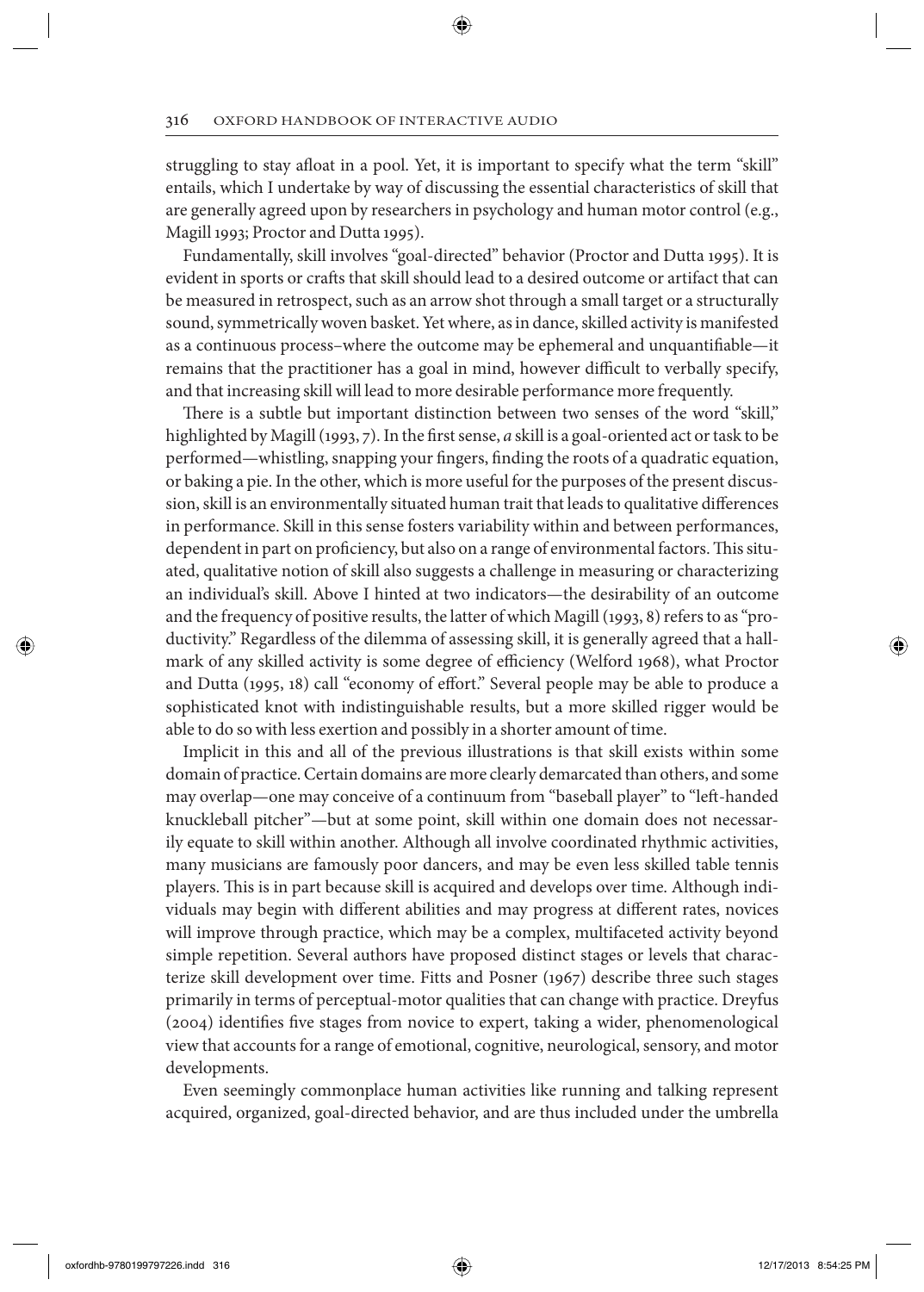of skill. Drawing on Dreyfus and Dreyfus (1986), Ingold (2000, 316, 353), emphasizes that skill is actionable knowledge—"knowledge how" as opposed to "knowledge that" and as such can be learned only through doing, not through the transmission of abstract ideas. He illustrates this with an example of a futile experiment in which participants were given verbal or static visual instructions for tying a knot. Only in retrospect, after successfully tying the knot themselves, could participants make meaning of the instructions (Ingold 2001). This concept of "know-how" (Dreyfus and Dreyfus 1986) can be traced to Polanyi's (1966) term "tacit knowledge," which encapsulates the notion that the body can carry out activities that cannot be otherwise symbolically expressed or verbally articulated.

⊕

## **19.2 Cognitive and Sensorimotor Skill in Music**

 Skill research tends to distinguish between cognitive and sensorimotor skills (Colley and Beech 1989). The former broadly involve "intellectual" activities in which desirable outcomes are symbolic, whereas the latter, which are at times further subdivided into perceptual and motor skill components (e.g., Welford 1968), result in physical action. Although many activities include aspects of both cognitive and sensorimotor skill, and there is evidence that they may have common mechanisms of acquisition (Rosenbaum, Carlson, and Gilmore 2001), researchers tend to limit their scope to one domain or the other in part "as a matter of heuristic convenience" (Newell 1991, 213). Music is thus precisely the type of behavior that confounds yet provides rich fodder for researchers, as both cognitive and sensorimotor skills are deeply involved (Palmer 1997). As Gabrielsson (1999, 502) states, "Excellence in music performance involves two major components: (a) a genuine understanding of what the music is about, its structure and meaning, and (b) a complete mastery of the instrumental technique."

 Researchers in music performance (e.g., Clarke 1988) have historically broken down the process of performance along the lines of this dichotomy, into a preliminary stage of "planning," a largely cognitive process based on knowledge of the music that is to be performed, which informs the subsequent "execution" by the motor system. The enactivist view (e.g., Varela, Thompson, and Rosch 1991) argues that the separation between these stages is also largely a conceptual convenience. Knowing what to play (as well as when and how to play it) is not a matter of merely selecting a sequence of events informed by an abstract understanding of what the body is able to play; it is fundamentally conceived in terms of the embodied relationship between the performer and instrument. Indeed, Ingold (2000, 316) describes skill as "both practical knowledge and knowledgeable practice." In his own account of playing the cello, Ingold (2000, 413) argues that the conventionally "mental" concepts of intention and feeling do not exist a priori to physical execution; they are immanent in and not abstractable from the activity of playing.

oxfordhb-9780199797226.indd 317 12/17/2013 8:54:25 PM 2017/2013 8:54:25 PM 2017/2013 8:54:25 PM 2017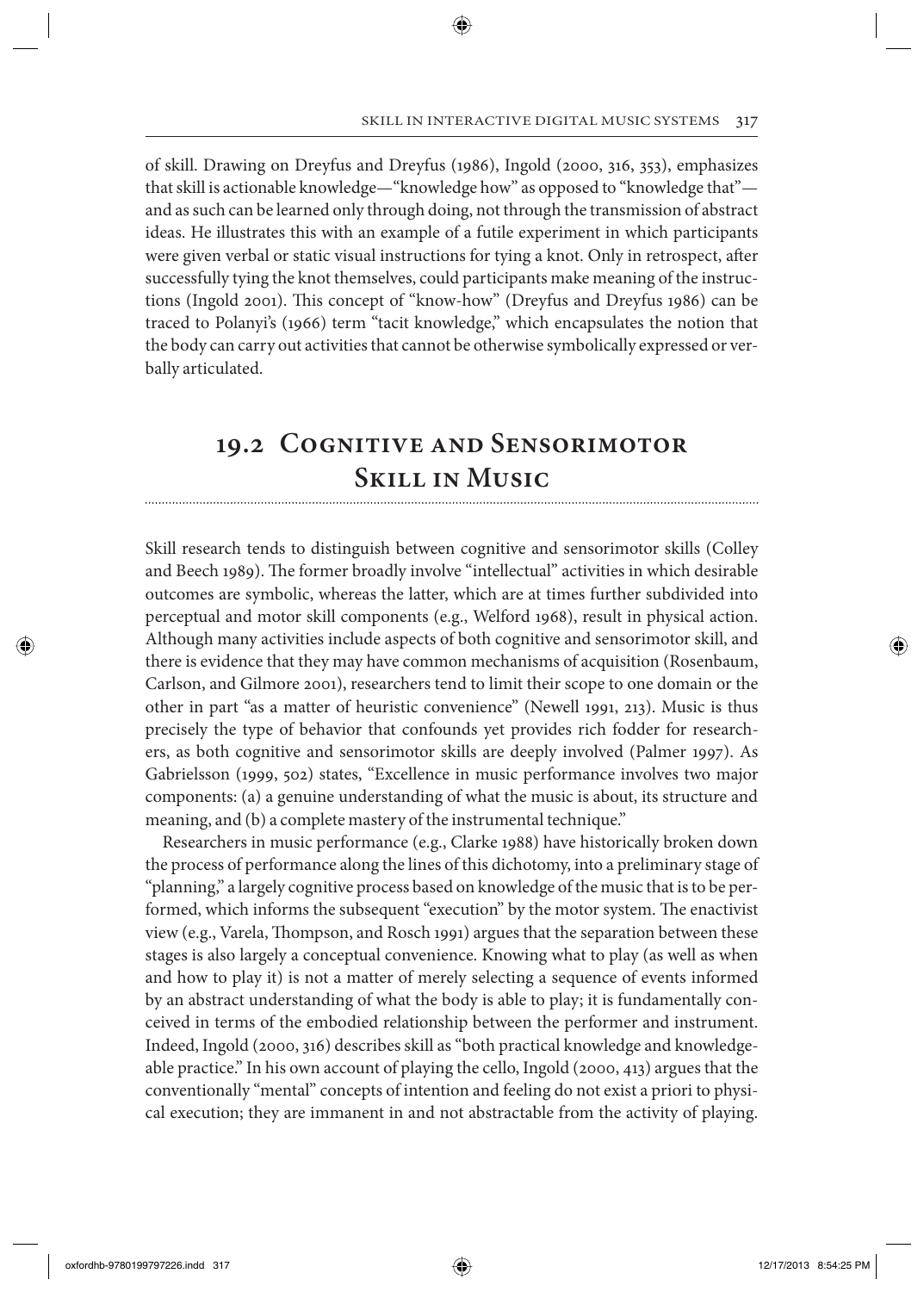Nonetheless, skill psychologists and enactivists can at very least agree that both cognitive and sensorimotor processes, however inseparable they may be, play significant roles in skilled music performance.

◈

 As Gabrielsson's (1999) formulation implies, with few exceptions skilled music performance involves substantial physical interaction with an instrument external to the performer's body. Several useful models have been proposed to distinguish between fundamental types, levels or degrees of skilled interaction with technology in general. Prominent among these are Heidegger's (1962) *Vorhandenheit* (presence-at-hand) and *Zuhandenheit* (readiness-to-hand) (see also Dourish 2001); Fitts's (1964) cognitive, associative, and autonomous stages of skill development; Anderson's (1982) model of progress from declarative to procedural knowledge in skill acquisition; Rasmussen's (1983) framework of knowledge-based, rule-based, and (sensorimotor) skill-based behavior; and Norman's (2004) troika of reflective, behavioral, and visceral mental processes. Although not identical in substance or application, the endpoints of these theories generally align with the poles of cognitive versus sensorimotor skill from psychology. In spite of the obvious role of cognition, skilled performance with a musical instrument is of en held as a prime example of one of these extremes—a visceral, autonomous activity in which the instrument is present-at-hand; one in which the performer plays *through* their instrument rather than *with* it. The requisite cognitive, reflective, or intellectual skill required for expert music performance is invisible to the observer, overshadowed by potentially stunning physical feats and their ensuing sonic manifestations.

# **19.3 The Problem of Skill in Interactive Digital Music Systems**

The burgeoning trend of music performance with interactive digital systems has prompted observers to question to what degree skilled performance with such systems is the same as with acoustic instruments. As in other cases where digital technologies become entwined with a venerated cultural realm, there appears to be an instinctive sense that a critical and uniquely human aspect of music making is in danger of being lost. Perhaps the most pervasive challenge in the literature surrounding the nascent field of "new interfaces for musical expression" (NIME) is in addressing the notion that interactive digital music systems ("new" seems to imply "digital"), by virtue of functionally separating human action from the sound-producing mechanism, limit the potential for skilled practice and human expression that are associated with conventional acoustic instruments. From the NIME field have emerged cries of "whither virtuosity?" (Dobrian and Koppelman 2006) and questions of how performances with interactive digital systems can be meaningful, perceptible, and effortful (Schloss 2003; Wessel and Wright 2002). From very early in their development, authors expressed misgivings about the tendency for interactive digital music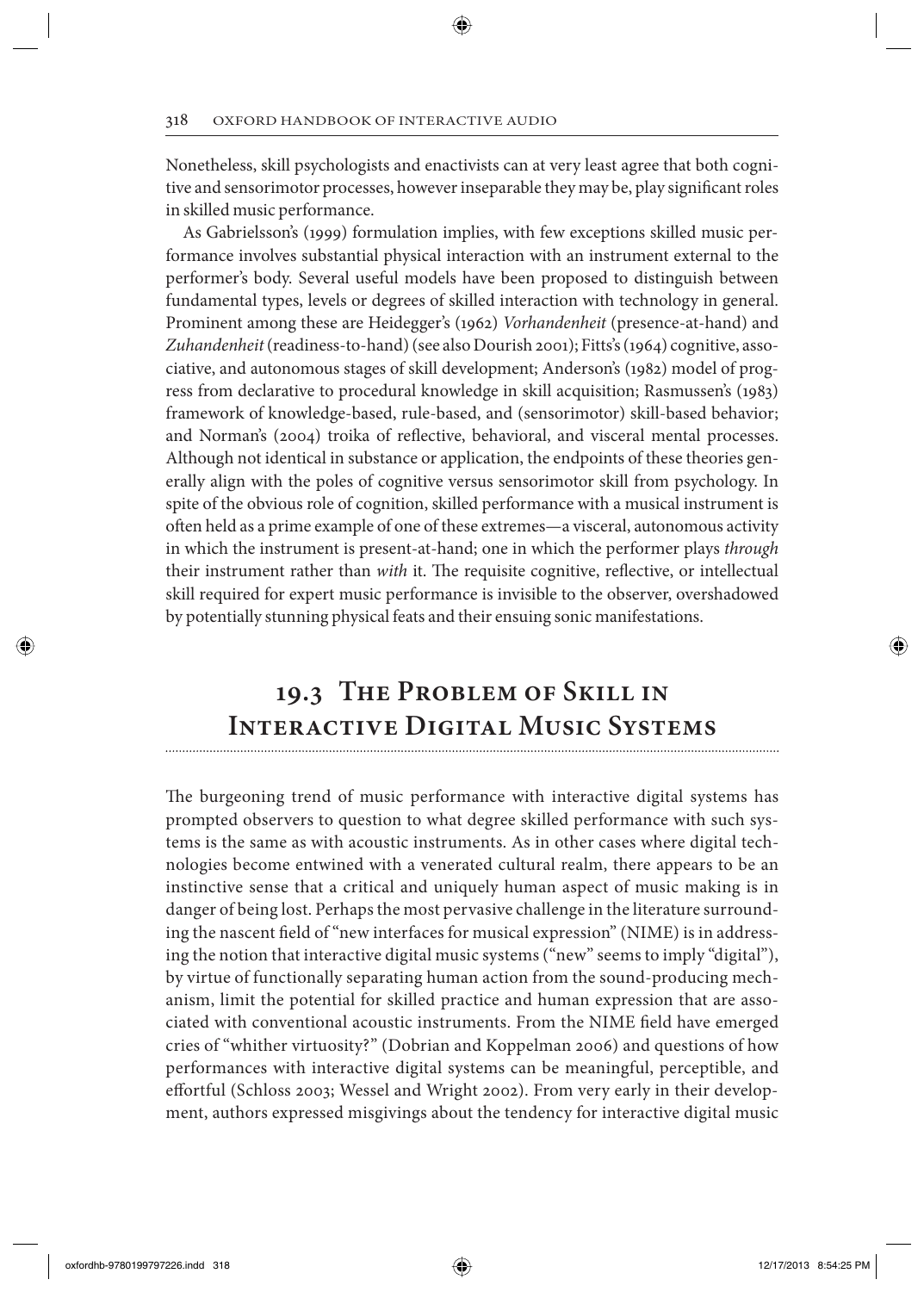systems to diminish or obfuscate both the apparent effort of the performer and the relationship between their actions and ensuing sounds (e.g., Ryan 1991). Several authors have adopted the position that designers of digital music systems should aim to facilitate the type of *intimacy* that exists between performers and acoustic instruments (Cook 2004; Moore 1988; Wessel and Wright 2002). Intimacy is itself a difficult quality to define, but it is revealing that a term normally reserved for the most personal and delicate human bonds has become the standard for instrumental relationships against which digital systems are measured. Regardless of the specific term we adopt, there clearly exists a concern that the relationship between a performer and an interactive digital music system is somehow impoverished, which negatively impacts the musical experience. The following sections will attempt to dissect this concern and frame the problem in terms of skill.

⊕

### **19.3.1 Multiple Actors, Multiple Perspectives**

The phenomenon of skill with interactive digital music systems must be considered from the perspectives of different actors in the performance environment, including those of the performer and the spectator. I contend that many of the unresolved problems in the existing NIME literature stem from confusion between these two distinct perspectives and from presumptions surrounding the relationship of the two. This is not to say that performers and spectators can be treated in isolation: they of course ultimately coexist within the same ecosystem, but they do have somewhat different and at times conflicting perspectives and concerns.<sup>1</sup> Performers want to be able to develop skill, to feel improvement in their ability to achieve increasingly complex goals in their performance as they practice over time. Performers also want their skill to be observed and to be appreciated by an audience. Insofar as music listening can be seen as vicarious experience (Cone 1968; Trueman and Cook 2000), spectators, among other goals, desire in turn to recognize, identify with, and appreciate the skill of a performer. But merely possessing skill is no guarantee it will be effectively communicated across a performance ecosystem, nor that it will be effectively apprehended by any given spectator. Below I consider first the phenomenon of skill as it exists between the performer and the interactive digital music system, and subsequently how that relationship is expressed or communicated between performers and spectators. Finally, I discuss what spectators themselves carry with them to the performance that impacts their experience of skill.

#### **19.3.2 Performers**

 Many of the concerns around skilled digital music performance have emanated from musicians who are accomplished performers with acoustic musical instruments but who find the experience with their digital counterparts to be somehow deficient (e.g.,

↔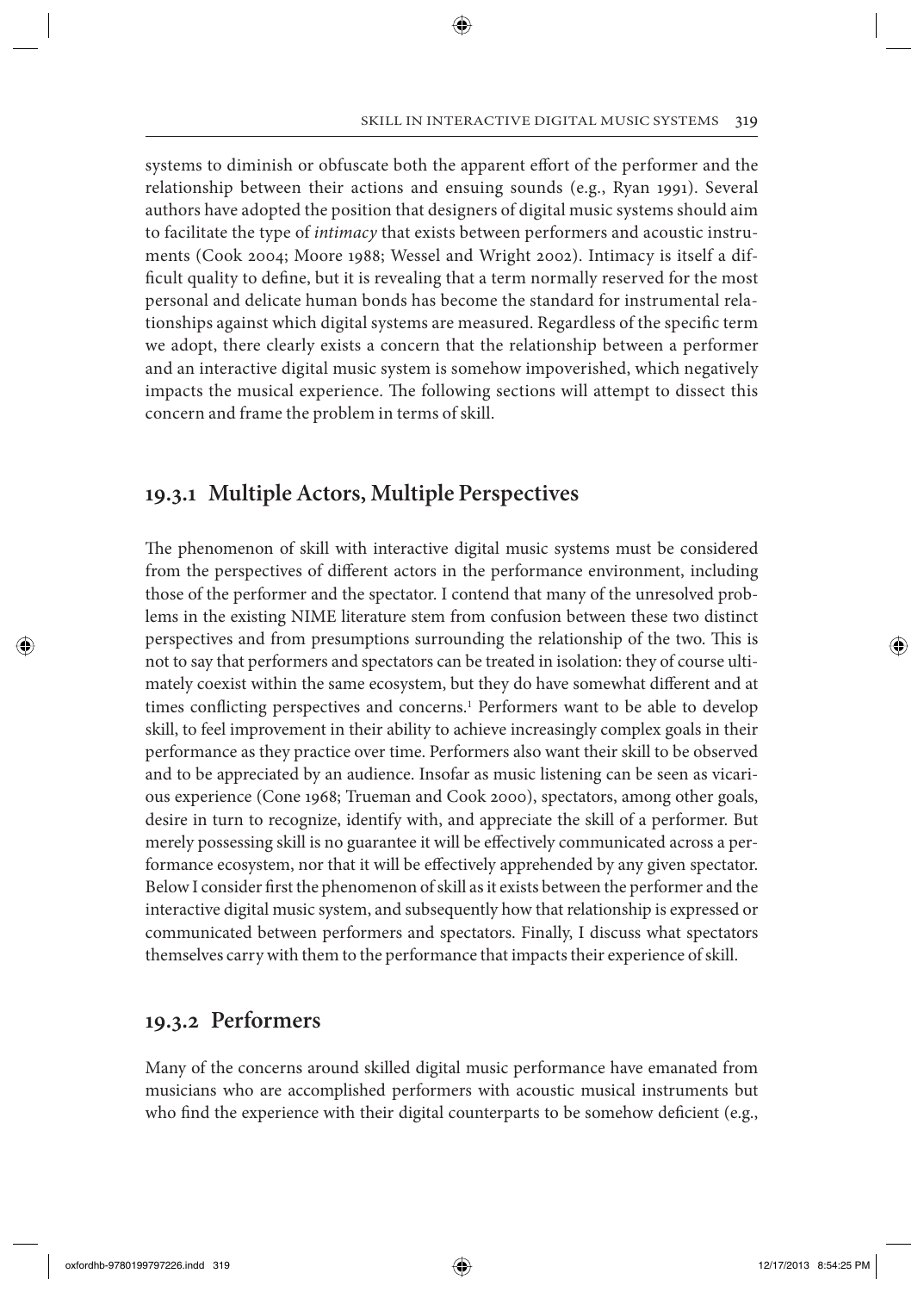Wessel and Wright 2002). The lack of intimacy is especially prominent among these authors. If we attempt to unpack this notion of intimacy, it appears at least in part to be facilitated or characterized by sensorimotor skill. Moore (1988) describes an intimate relationship with an instrument in terms of a feedback-control system involving a performer's perceptual and motor faculties and the instrument's dynamic behavior. Fels (2004) elaborates to describe intimacy in terms of a relationship where the performer embodies the instrument, reflecting the Heideggerian state of *Vorhandenheit* and Fitts's (1964) autonomic phase of skilled practice. This is a phenomenon that is well documented (e.g., Ingold 2000; Ihde 1979), one in which the instrument feels as if it has become an integral part of the body and ceases to be perceived as an external entity. Other authors who aspire to attain a similar connection between performer and interactive digital music system prominently discuss *gesture* (Wanderley and Battier 2000), *tangibility* (Essl and O'Modhrain 2006), and *effort* (Bennett et al. 2007), all suggesting that skilled sensorimotor activity is seen as essential in music performance.

◈

That so many see a similar challenge or deficiency with regard to sensorimotor skill in this context suggests that the nature and/or implementation of interactive digital music systems may truly be problematic. Many authors point to the fact that these systems, at least as they presently exist, rely too heavily on cognitive skill and thus do not afford the cultivation of sensorimotor skill. Nowhere is this critique more apparent than in relation to the phenomenon of laptop music performance, in which performers use only the native input capabilities of a laptop. Somewhat tongue in cheek, Zicarelli (2001) identifies "two characteristics of the computer music process: it is driven by intellectual ideas, and it involves office gestures." Magnusson (2009) argues that even the tangible interfaces that digital musical instruments present to the world are merely arbitrary adornments to a fundamentally symbolic computational system, thus demanding a different modality of engagement—a *hermeneutic* relationship between the human performer and the instrument. In other words, interactive digital music systems allow the performer to specify only symbolic goals, and thus facilitate cognitive but not sensorimotor skill. Green (2011) admits this is often the case, but refutes the disembodied relationship that Magnusson (2009) and many others ascribe as a *necessary* or *essential* condition of interactive digital music systems, suggesting the concepts of *agility* and *playfulness* as indicators or manifestations of musical skill that transcend the acoustic and the digital.

Cadoz (2009) offers a more nuanced spectrum of relationships between performers and interactive digital music systems than Magnusson's (2009) embodied–hermeneutic duality, but similarly contends that the nature of the technology prescribes fundamentally different kinds of interactions. But, like Green (2011), Cadoz disagrees that *instrumental* interactions are solely the province of acoustic systems. Rather, instrumental relationships are characterized by what he calls *ergotic* interactions (Cadoz and Wanderley 2000), ones in which physically consistent, realistic exchanges of energy occur between elements of the system. However, the energetic relationships need not be manifested in actual mechano-acoustic systems in order to facilitate instrumental interactions; they may include any combination of material or simulated objects situated in real or virtual environments with human or nonhuman actors (Cadoz 2009).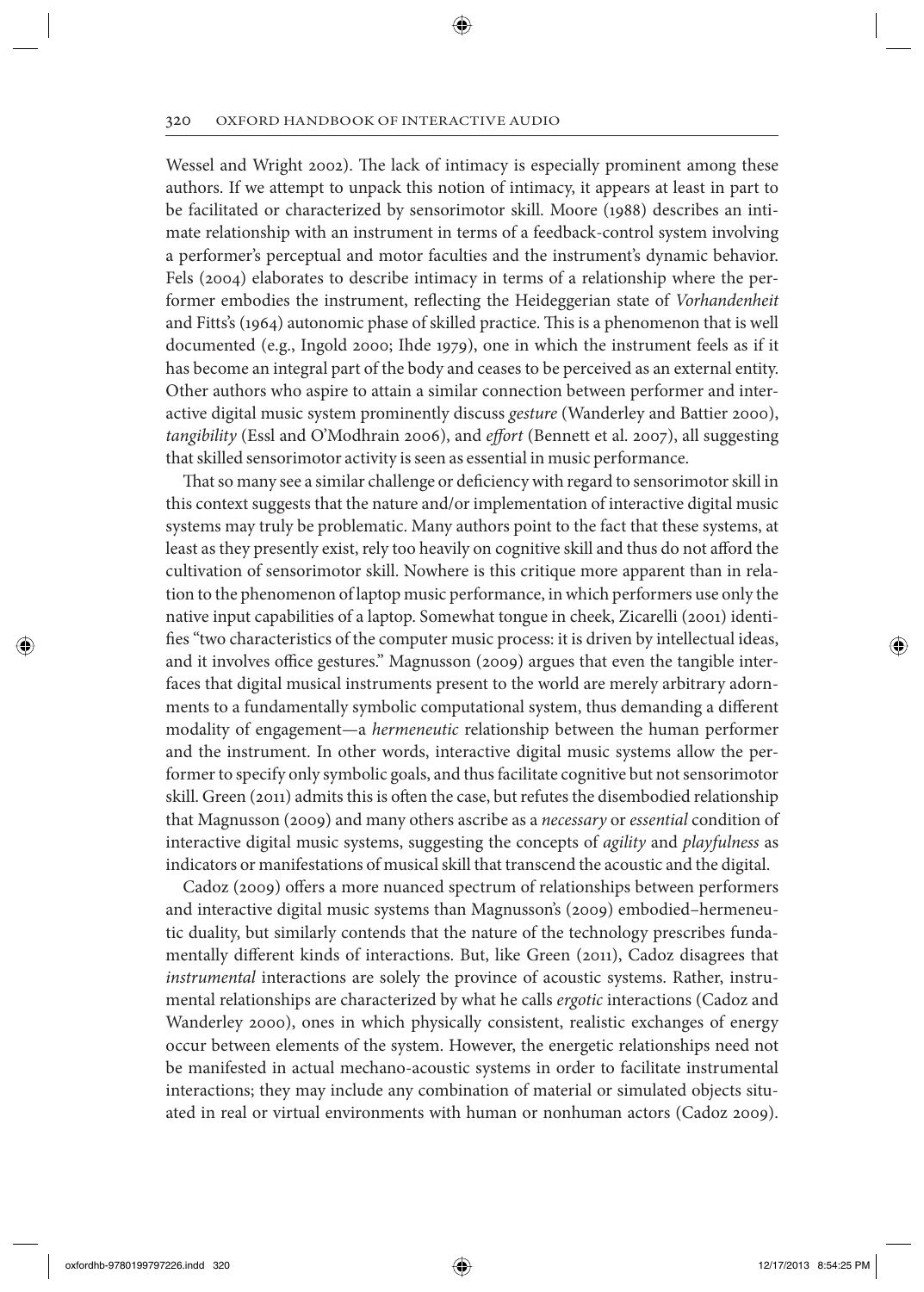Although not framed explicitly in terms of skill, the implication is that sensorimotor skill can indeed exist outside of strictly physical, acoustic interactions with instruments. A recent investigation of the user experience of an interactive virtual music environment based on physical simulation in fact revealed three distinct modalities of interaction between performers and the system: instrumental, ornamental and conversational (Johnston, Candy, and Edmonds 2008). These can be thought of as representing a fluidly shifting balance of cognitive and sensorimotor skill.

◈

As mentioned above, *effort* is regarded as a quality in skilled sensorimotor interactions that is missing in digital systems that afford primarily cognitive engagement. The blame is assigned to the very nature of digital systems but also to their designers. "Too of en controllers are selected to minimize the physical, selected because they are effortless. Effortlessness is in fact one of the cardinal virtues in the mythology of the computer" (Ryan 1991, 6). The lament for the loss of sensorimotor skill with digital devices is echoed outside of the musical context as well. Djajadiningrat, Matthews, and Stienstra (2007, 660) attempt to "chart the increasing neglect of the body with respect to human–product interaction," a phenomenon they attribute in part to the preoccupation with "ease of use" in interactive product design. Devices that simplify user actions shif "the complexity from the motor actions to the decision process of what to do. It is exactly because button pushing is so simple from a motor point of view that learning is shifted almost completely to the cognitive domain" (Djajadiningrat, Matthews, and Stienstra 2007, 659). Jensen, Buur, and Djajadiningrat (2005) attribute this shif to the proliferation of what Norman (1998) calls "weak general" products: those in which a user's actions are neither distinct from one another, nor are they associated with unique outcomes. Quite unlike traditional acoustic instruments, such devices preclude the development of specific sensorimotor skills that are particular to the interaction or to an intended result.

The critique of interactive systems at times extends beyond the notion that they make the human body's job "too easy," to assert that they may in fact overtake or overshadow much of the work of the human performer. Magnusson (2009, 175) contends that "software has agency" and thus digital instruments reflect the culture, identity, and skill of their designers as much as, if not more than, those of performers. Indeed, digital systems may be imbued with so much "intelligence" as to limit the possibility for intervention by human performers to simply setting processes in motion or adjusting high-level parameters (Schloss 2003). The notion that in replacing an acoustic instrument, the interactive system itself (and by proxy, its designer) may supplant the role of the skilled performer is reflected in Ingold's (2000, 300-302) synthesis of views on the difference between tools and machines. Although they clearly lie on a continuum (the potter's wheel and the sewing machine being somewhere in the middle), the historical concern is that in progressing from tools, which are guided and powered by the physical and volitional impulses of a skilled craftsman, to machines, which are externally powered and pushed along predefined paths by operators, the richness and reward offered to the skilled human practitioner is lost. The injection of computers, their mechanistic baggage in tow ("machine learning," "human-machine interaction"), into such a refined human tool-using activity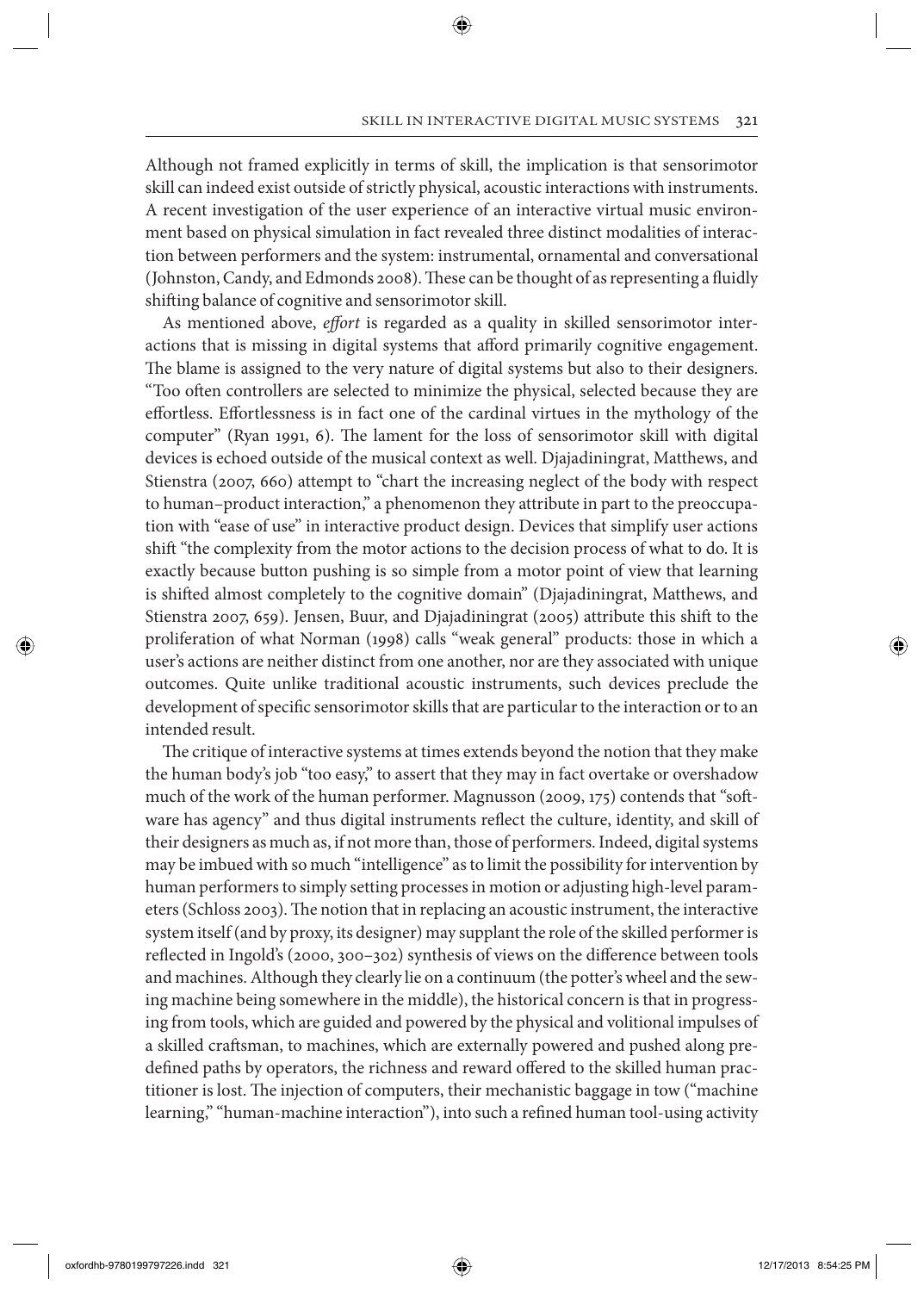as music has historically led to a concomitant decline in the directness between a performer's actions and sonic outcomes (Cook 2004) that no doubt fuels some of the concerns over the diminishing role of skill.

◈

### **19.3.3 Between Performers and Spectators**

Though motivated in part by dissatisfaction with their own experiences, the performer-centered critiques of interactive digital music systems are also informed by performers' own experiences and expectations as spectators. If a disconnect exists between the performer and their digital instrument, another appears between the performer-instrument system and the spectator. In the broadest terms, the challenge between performers of digital instruments and their audiences is framed as one of *expression*. There is a growing body of literature on musical expression both within and outside of the digital context that is too large to summarize or explore in depth here (see e.g., Gabrielsson and Juslin 1996; Juslin and Sloboda 2010), but it is necessary to discuss expression in as much as it pertains to the present discussion of skill. Although there is some question as to whether this is a reasonable universal expectation in new music (Gurevich and Treviño 2007), the very appearance of the term as the "E" in NIME (Dobrian and Koppelman 2006), suggests that spectators largely desire interactive digital music systems to support expression by performers.

 I contend that "expression" in this context is largely a proxy for "sensorimotor skill." In general, the range of potential physical realizations of a particular sensorimotor skill is far more restricted than for a cognitive skill. Playing a violin inherently imposes greater constrains on the performer's actions than does playing chess: one can play chess masterfully regardless of how one holds or moves the pieces, or even by instructing another person to move the pieces; the same cannot be said of playing the violin (Rosenbaum, Carlson, and Gilmore 2001). Consequently, the relatively more subtle variations in performance take on greater significance in activities where sensorimotor skills are prominent. These differences in performative action are seen as meaningful regardless of whether they are expressive of any idea or emotion in particular. Indeed, many authors highlight the affective, emotional, or communicative potential of the kind of intimate, embodied relationship with an instrument that sensorimotor skill engenders (Fels 2004; Moore 1988; Trueman and Cook 2000; Wessel and Wright 2002). Here again, Djajadiningrat, Matthews, and Stienstra (2007) take the wider view that any activity involving refined sensorimotor skill has potential expressive and aesthetic value. Others have illustrated that seemingly mundane skilled technical actions such as preparing coffee (Leach 1976) or pouring a beer (Gurevich, Marquez-Borbon, and Stapleton 2012) can communicate cultural or personal values between actors and spectators.

 In terms of the characteristics of skill described at the outset of this chapter, it would seem that efficiency is a primary obstacle when it comes to the negotiation of skill between spectators and performers with interactive digital music systems. In order for an observer to appreciate the "economy of effort" that comes with skilled performance

↔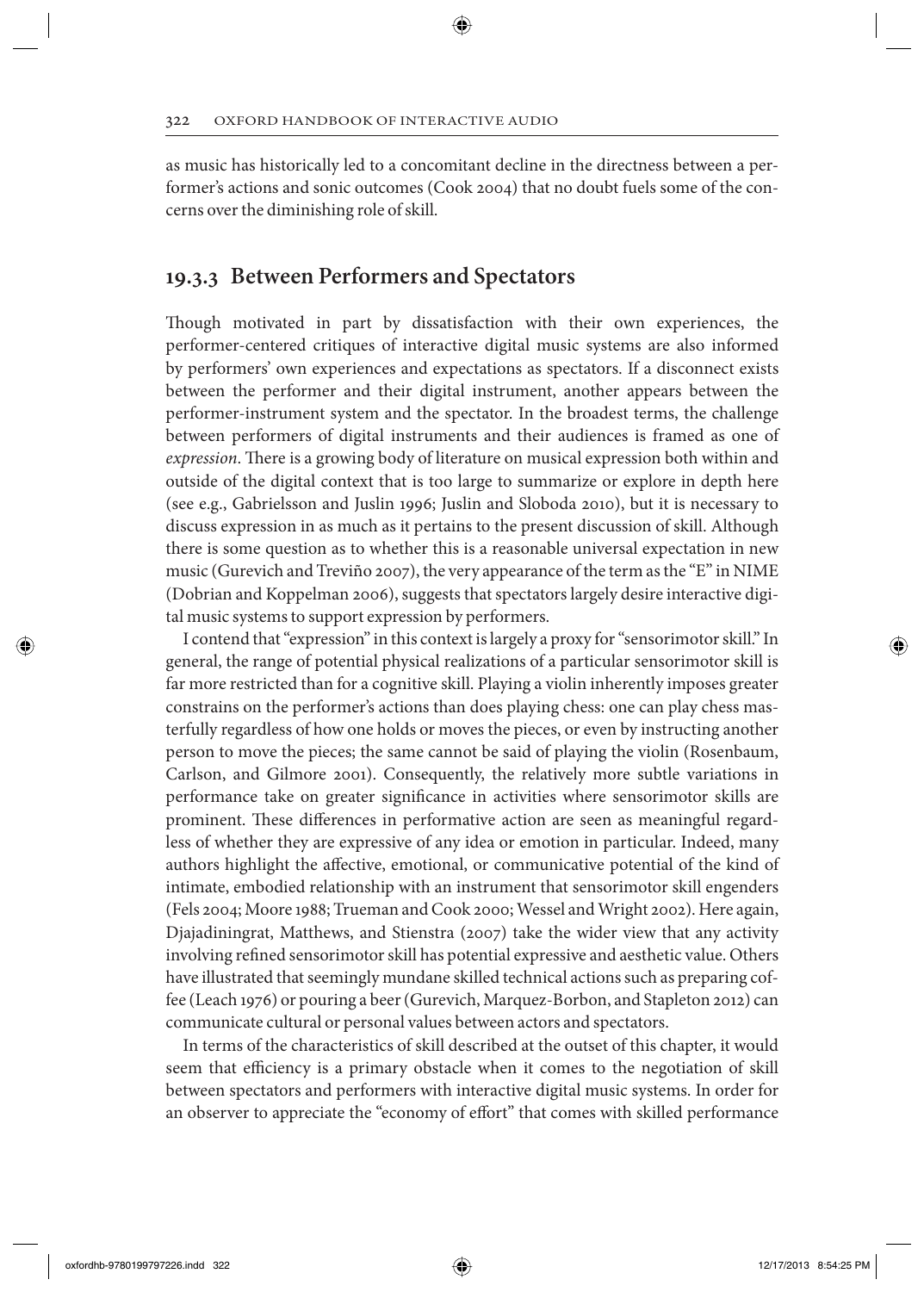they must be able to apprehend the potential difficulty. Imbedded in the adage that a skilled musician makes their performance "look easy" is the notion that for a less skilled musician a similar performance would visibly require a great deal more effort; for most (i.e., the average spectator) it would be impossible. In the case of traditional acoustic instruments, this phenomenon hinges on the performer's direct sensorimotor involvement in the sound-production mechanism. Even where the precise details of a performer's actions are not visible, such as when a pianist's hands are obscured, the spectator is on some level aware that the precise temporal and acoustic characteristics of each sound event are under the performer's direct control. When the spectator experiences a desirable performance, they are consequently aware that it is a result of the performer's skillful execution.

⊕

But when an interactive digital music system does not demand significant sensorimotor skill, the distinction between a performance *looking easy* (exhibiting the economy of effort that is a hallmark of skill) and actually *being easy* (requiring minimal effort altogether) may not be evident to a spectator. Cognitive skills do not generally involve physical exertion, and their outcomes may not be temporally or spatially immediate. Therefore the skill, effort, and difficulty of a cognitively demanding performance, as in the case of live coding (Collins et al. 2003), may not be apprehended by a spectator who can only see the performer's actions and hear the resulting sounds. Cognitive skill's lack of specif city of action and immediacy of outcome can be compounded by the potential for agency on the part of the interactive system, giving rise to the possibility that the spectator may confuse the performer's and system's contributions.

### **19.3.4 Spectators**

↔

The role of the spectator in the interactive performance ecosystem is perhaps the least well studied or understood. Yet they are active participants; their very presence and attention provide the impetus for performers to play, and they bring a set of expectations, experiences, and skills (of which performers are on some level aware) that they draw upon to make meaning of the performance. Whereas the previous two sections of this chapter dealt respectively with the performer's skilled relationship to their instrument, and with the consequences of that relationship for the spectator, this section focuses on what the spectator brings to the interaction and how it may impact their experience of skill.

 In spite of the apparent desire for greater displays of sensorimotor skill in interactive music performance, we know that spectators do willingly experience and enjoy performances of cognitive skills in other domains. Television quiz shows offer not just the suspense and vicarious thrill of prize money won and lost, but as in music performances, the appreciation of a display of skill—cognitive skill in this case—beyond what most spectators can attain. Although chess is already a well-worn example of cognitive skill, it is illustrative of an important extension of this point. Large audiences routinely attend chess matches between highly skilled players, yet we do not hear protestations about the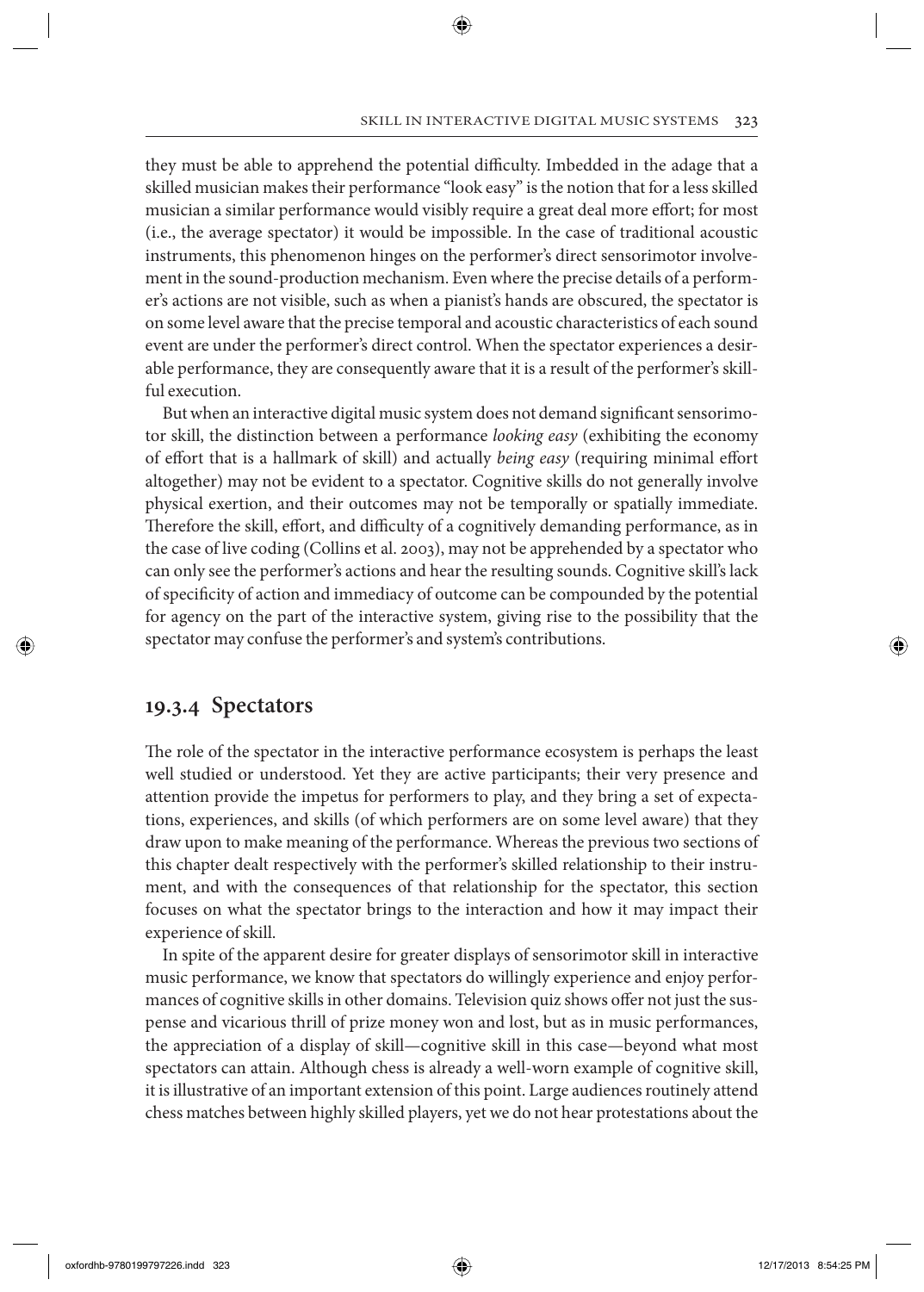players' lack of expression or their physical detachment from the chessboard. Spectators remain engaged in what is almost entirely an intellectual, cognitive enterprise, but this is surely only true in cases where they arrive equipped with a prior understanding of what constitutes skill in the domain of chess. "Knowing the game" would seem to be crucial in the spectator experience of cognitive skills. Even a chess match at the highest level would be meaningless for a spectator who does not at very least know how the pieces move or what constitutes victory; *Wheel of Fortune* would not be very rewarding for a spectator who neither speaks English nor reads Roman letters. This is a fundamental difference from some sensorimotor skilled activities, which do not strictly depend on the spectator possessing knowledge or experience external to the experience at hand. A child need not arrive at the circus with a procedural explanation of the mechanics of juggling, nor need they have ever attempted to juggle. The embodied nature of many sensorimotor skills means that spectators can appreciate them in terms of their own bodily knowledge, even without direct experience of the activity in question. A growing body of evidence from the field of action perception, including the discovery of mirror neurons (Rizzolatti and Craighero 2004), supports the idea that we experience the physical behavior of others quite literally in terms of our own bodies (for reviews see e.g., Blake and Shiffrar 2007; Decety and Grèzes 1999).

◈

This is not to say that a spectator's own prior knowledge and bodily skill cannot enrich the experience of sensorimotor skilled performances. In fact, there is evidence to the contrary. Even with small amounts of musical training, music listeners exhibit brain activation in the same motor control areas that would be used to perform the music they are listening to (for a review, see Zatorre, Chen, and Penhune 2007). Moreover, as we have established, even acoustic music performance is not purely a sensorimotor skill. Indeed, a spectator's own cognitive skills play an important role in forming an assessment of a performer's skill; to some extent "knowing the game" is important in music as well. An understanding of music theory, knowledge of the body of musical repertoire surrounding the work, and awareness of the social and cultural context in which a piece of music was conceived can all drastically impact a spectator's overall experience of a performance. These are in turn mediated by a spectator's perceptual skill in listening to the music and watching the performer, and possibly their sensorimotor skill from prior performance experience.

 Recent studies of spectators of electronic and acoustic music performances have shown that spectators do indeed draw upon their perceptions of sensorimotor skill but also upon knowledge of stylistic conventions and performance practice in forming assessments of skill (Fyans and Gurevich 2011; Gurevich and Fyans 2011). Significantly, even when spectators in these studies had some basis for assessing embodiment and sensorimotor skill, they were unable to confidently form judgments of overall skill without intimate knowledge of the musical context. Furthermore, this phenomenon persisted whether the instrument in question was acoustic or digital, familiar or not. Thus it would seem that spectators' judgments of skill are indeed informed by factors well beyond performers' displays of speed, control, timing, and dexterity. Spectators, like performers, participate in the sociotechnical systems from which musical performances

oxfordhb-9780199797226.indd 324 12/17/2013 8:54:25 PM 2/17/2013 8:54:25 PM 2/17/2013 8:54:25 PM 2/17/2013 8:54:25 PM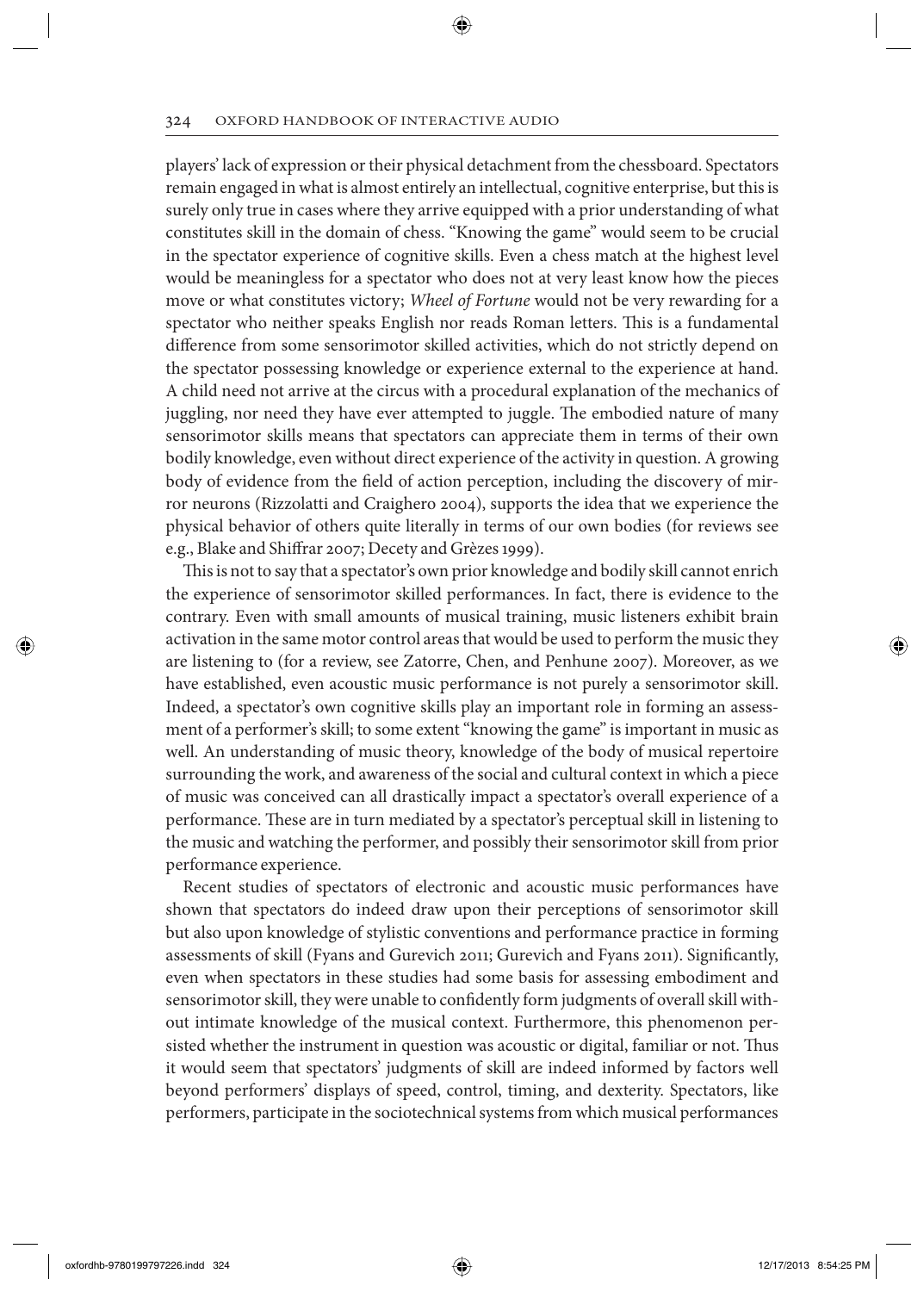emerge. Indeed, Lave and Wenger (1991) propose that participation in a community of practice helps give meaning to learning and skill development. In performative domains such as music, it is important to recognize that spectators, in learning to experience, assess, and form opinions of skilled practice, are ultimately participants in the same community as performers (see also Chapters 18 and 20 in this volume).

⊕

## **19.4 On Virtuosity**

 Especially in the musical domain, skill is frequently uttered in the same breath as *virtuosity* . It seems we all know instinctively that virtuosity requires skill, yet the two terms are not exactly interchangeable: accomplishments involving high degrees of skill are not necessarily virtuosic. For one thing, virtuosity tends to be confined to the arts; apart from usages for rhetorical effect, we don't often hear of virtuoso sprinters or airline pilots, although both can be highly skilled. This is true in part because virtuosity requires not only "high technical proficiency," or sensorimotor skill, but also "critical skill," which Howard (1997, 46) describes as imaginative "interpretive judgment" in the execution of technical skill. In the musical domain, this interpretive judgment may be synonymous with "musicianship." Imaginative interpretive judgment may of course be applied in a number of intellectual domains without virtuosity—history or philosophy, for example—thus, what confines virtuosity to the province of the arts is the employment of imaginative interpretive judgment in the execution of sensorimotor skill (Howard 1997).

 According to Mark (1980), it is an artwork's quality of having of a subject—an artwork is *about* something (even if it is about nothing)—that enables it to be virtuosic. In this formulation, a work of virtuosity then must require and demonstrate technical skill, but must also make skill its subject. In other words, virtuosic performances are fundamentally *about* skill. Therefore, the apprehension and attribution of skill are central to a spectator's ascription of virtuosity. This suggests that, like skill, musical virtuosity is socially situated, depending not only upon the performer's skill and musicianship, but also the audience's ability to reflect upon these with respect to both a broader community of musical practice and the perceived limitations of skilled action.

As a more constrained and specific manifestation of skill, virtuosity therefore presents special challenges for interactive music systems. In order to facilitate virtuosity, such systems must of course afford the development of extreme sensorimotor skill but also allow enough room for imaginative interpretive judgment so that performers can exhibit musicianship. However, beyond these, virtuosity requires a musical culture that allows spectators to reflect on how great is the technical and musical accomplishment. This is a difficult proposition for interactive music systems that may be unfamiliar and unique, and that may blur the distinction between human and machine contributions. Reflecting upon the emerging notion of machine musicianship (e.g., Rowe 2001), Collins (2002) considers that plausible "machine virtuosity" would have to be rooted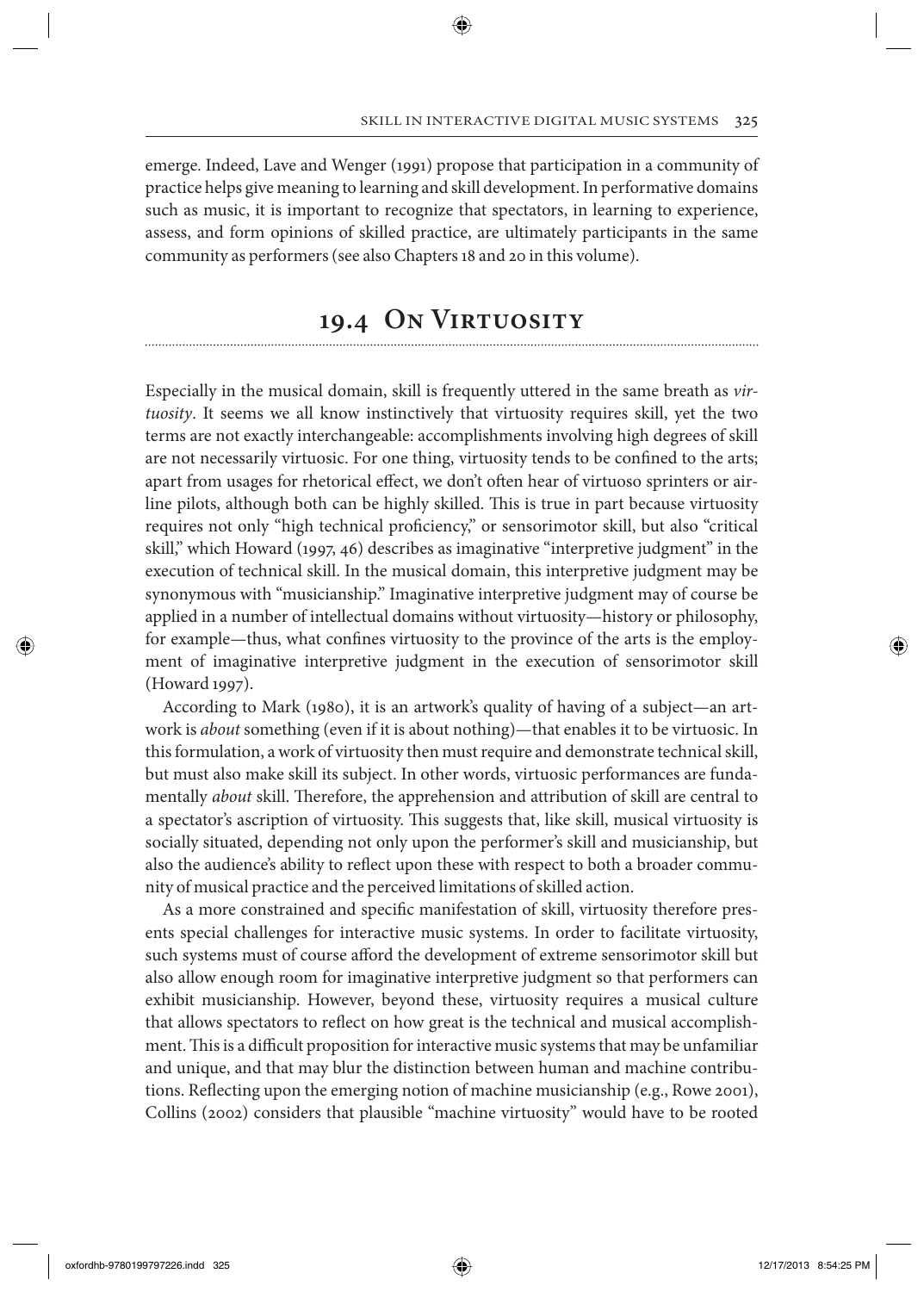in human sensorimotor and psychoacoustic abilities. A virtuosic machine performance would have to appear to extend human abilities, to transform from human to inhuman, and to be susceptible to mistakes. Although it may be difficult for some spectators to attribute interpretive judgment to the machine performer itself, rather than its programmer, such a performance could certainly fulfill Mark's (1980) criterion of being about the skills that are on display. But it is less evident how virtuosity may emerge in a performance between a human and a machine, where the attribution of skill and interpretive judgment may be fluid or vague. By potentially divorcing a complex sonic outcome from the necessity for high technical skill, interactive systems may leave the performer to rely upon musicality or judgment, which are in themselves insufficient for virtuosity.

⊕

# **19.5 Breakdowns in the Social Construction of Skill**

The prevalence of calls for greater and more refined development and expression of skill in performances with interactive digital music systems suggest a number of potential breakdowns in the performer–instrument–spectator ecology. In what follows, I frame these breakdowns in terms of the essential characteristics of skill laid out at the beginning of this chapter.

The most evident breakdown can occur between the performer and the instrument, most likely because the instrument is unable to support attainment of increasingly complex or desirable goals through sustained practice. This situation is an instance of the dilemma of ceilings, floors, and walls: How can we design systems with a low floor to support easy initial access, high ceilings to support sustained skill development, and wide walls to support an acceptably broad range of activities (Resnick et al. 2009; Wessel and Wright 2002)? Although normally framed as a challenge for the development of skilled practice in general, there is a tendency to conflate this breakdown with the aspiration for specifically sensorimotor skill. An incomplete list of properties, some of which I have previously mentioned, that authors suggest are crucial for sensorimotor skill development includes: mapping between gesture and sound (Fels, Gadd, and Mulder 2003), jitter and latency in the system's temporal response (Moore 1988; Wessel and Wright 2002), tangibility (Essl and O'Modhrain 2006), specialization and simultaneity of action (Djajadiningrat, Matthews, and Stienstra 2007), force feedback (O'Modhrain 2001), and effort (Bennett et al. 2007).

Yet the challenge of the floors–ceilings–walls problem can also be addressed through interactive systems that involve primarily cognitive skills. Live-coding laptop practice is a domain in which performers regularly display dazzling feats of cognitive skill in performance (Collins et al. 2003). The primary breakdown in the development and expression of skill may therefore not occur exclusively between the performer and the interactive digital music system, where most tend to locate it,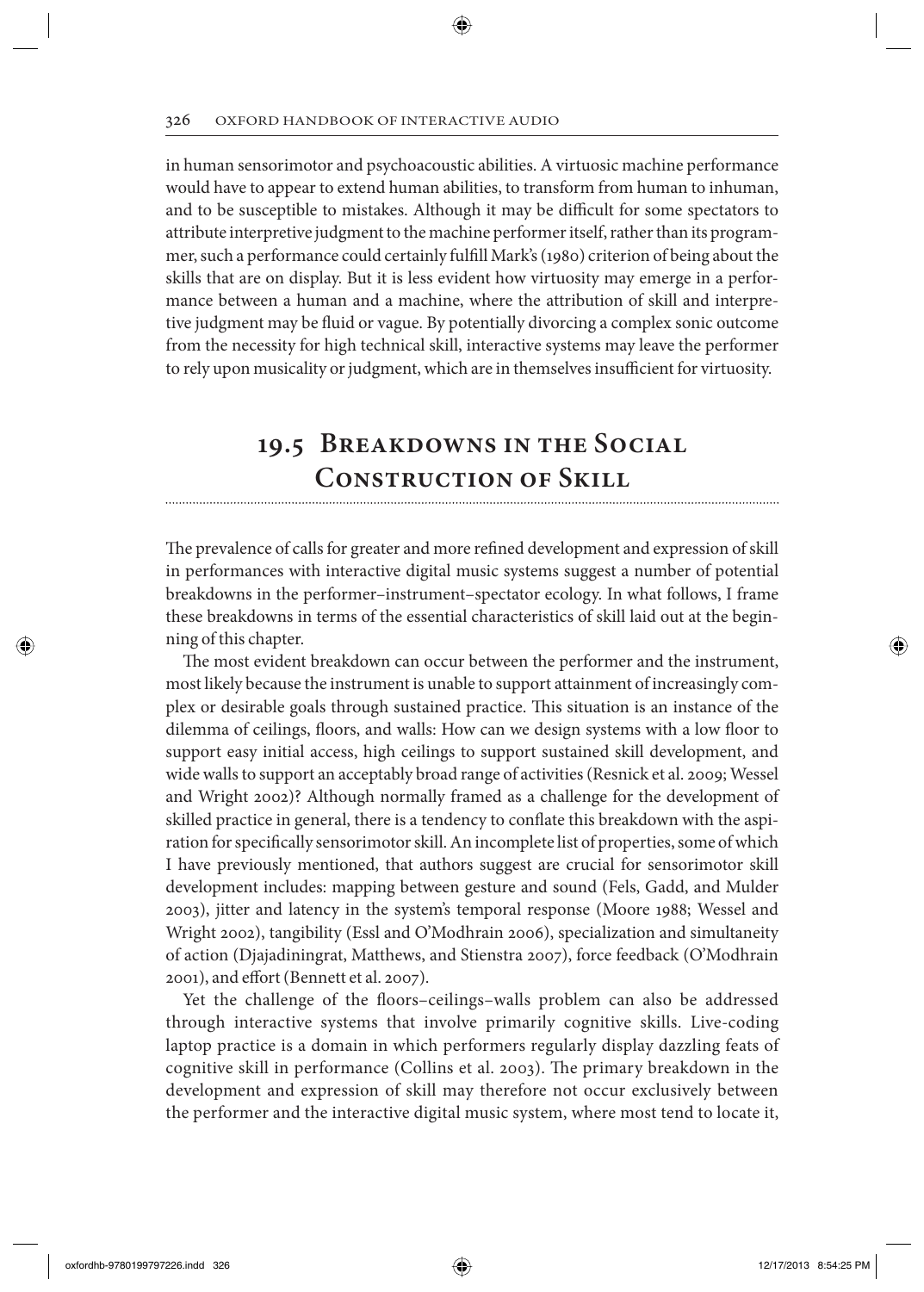but rather in spectators' perceptions of cognitive skills. Recalling that skill develops within domains of practice that are circumscribed by finite bounds, there may exist a mismatch between the spectator's embodied cultural knowledge and the domain of practice in which a skilled performer is operating. Just as being a skilled distance runner has minimal bearing on my ability to play football, being a skilled oboist may have a very tenuous connection to my skill as a turntablist or practitioner of live coding. "Music" is an excessively broad domain when it comes to skilled practice, and this applies to spectators as well as performers. That skill is a goal-oriented activity that exists within a domain of practice means that in order to apprehend skilled performance, spectators must be aware (or made aware) of how that domain is circumscribed, and be able differentiate between more and less desirable performances according to the performer's goals.

⊕

 Accordingly, it has been argued that spectators lamenting the feeling of disconnection, disembodiment, or lack of sensorimotor skill between performers and interactive digital music systems are unrealistically transposing their expectations from one subdomain of music to another (Stuart 2003). Perhaps they are failing to understand what constitutes the primarily cognitive domain of skilled practice in which a performer is operating. In the context of laptop music, Stuart (2003) asserts that at least some digital music performances are fundamentally aural phenomena in which, unlike acoustic music, the performer's bodily relationship to sound is unimportant. The onus is thus placed on the listener to overcome their misplaced desire for sensorimotor skill.

 A further mismatch may exist between performers' and spectators' notions of what constitutes a desirable outcome. This is always a potential concern in a performative domain, one that is especially salient in contemporary music. Stirring a listener's emotions or displaying physical dexterity may not be among the goals guiding a performer's activity; misapprehension of these goals may lead to another breakdown in the ecology ofskill.

Finally, especially in cases where the interaction is largely cognitive, it may be difficult for the performer's skill to be separated from that of an instrument builder, designer, composer, or software programmer. Spectators of acoustic music performances generally understand the bounds between the contributions of instrument makers and performers; it still takes a highly skilled performer to make even a Stradivarius sound good. But insofar as the interactive digital system has greater potential for spontaneity, programmability, or agency, it can be difficult to attribute the outcomes of the system to the skill of the performer or to properties that were built into the system.

# **19.6 Authenticity**

 Auslander (2008, 98) contraposes Stuart's (2003) renunciation of the necessity of the visual with Schloss's (2003) emphasis on perceptible ef ort. He situates the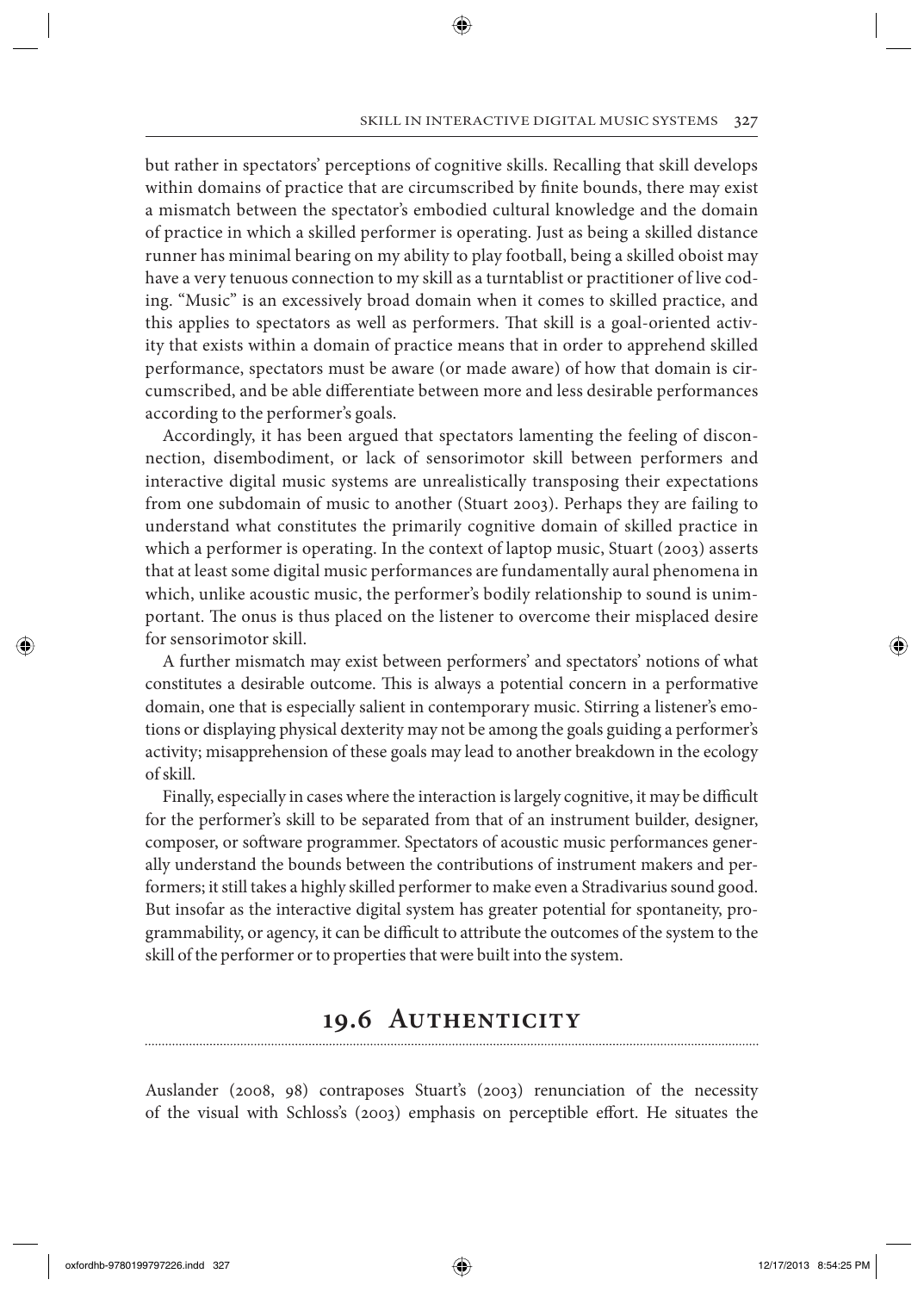"decorrelation" of visual evidence of music performance from the means of sound production within the larger frame of a supposed ontological distinction between "live" and "mediatized" forms of performance, one that he ultimately rejects (Auslander 2008, 5). In this view, calls for intimacy, transparency, and evidence of skill in the relationship between performers and interactive systems may be seen as a demand for *authenticity* , analogous to the function of live performance in validating the credibility of rock performers whose primary outputs are recordings (77). Although most music created with interactive digital systems lies outside of rock culture, the classical or "new music" culture from which it tends to derive has its own norms and expectations for authenticity on the part of performers, which include demonstrable skill in live performance. It is clear that for some spectators, a display of sensorimotor skill is a necessary constituent of an "authentic" performance with an interactive system.

◈

It is interesting to note that Schloss and Jaffe's (1993) earlier article positing "the demise of the performer" emerged at exactly the same time as the crisis of authenticity in rock music that is Auslander's (2008) primary case study reached its apex. Auslander chronicles the Milli Vanilli lip-syncing scandal of 1990 and the role that *MTV Unplugged* —in particular Eric Clapton's performance and *Unplugged* album that earned six Grammy awards in 1993—played in restoring a semblance of authenticity to the rock music establishment. Although there is no evidence that this episode directly affected Schloss and Jaffe's writing, it foregrounded questions of musical authenticity within the wider societal consciousness, and, as Auslander traces, contributed to a subsequent cultural reassessment strengthening the need for apparent authenticity, even in nonrock music. It is worth considering to what extent the broader cultural discourse on authenticity and its relationship to "liveness" (Auslander 2008) forms the background for expectations of demonstrable skill in interactive music performances.

### **19.7 Conclusions**

 From this complex suite of relationships emerges a picture of skill not just as a property of a performer to be assessed by a spectator, but rather as a situated, multidimensional, socially constructed phenomenon that emerges within the performance ecosystem. It is a phenomenon for which society has largely been able to converge, if not upon universally agreed judgments, then upon at least a basis for informed critique within certain well-established traditions of music performance, but a basis that remains almost completely untamed in the jungle of interactive digital music systems. Although there is an undeniable tilt toward the relative importance of the cognitive versus the sensorimotor in digital music performance, this binary opposition is inadequate for fully characterizing and problematizing the phenomenon of skill as it applies to interactive music.

 Overcoming the potential breakdowns in the ecology of skill cannot solely be a matter of imbuing interactive systems with greater potential for sensorimotor engagement,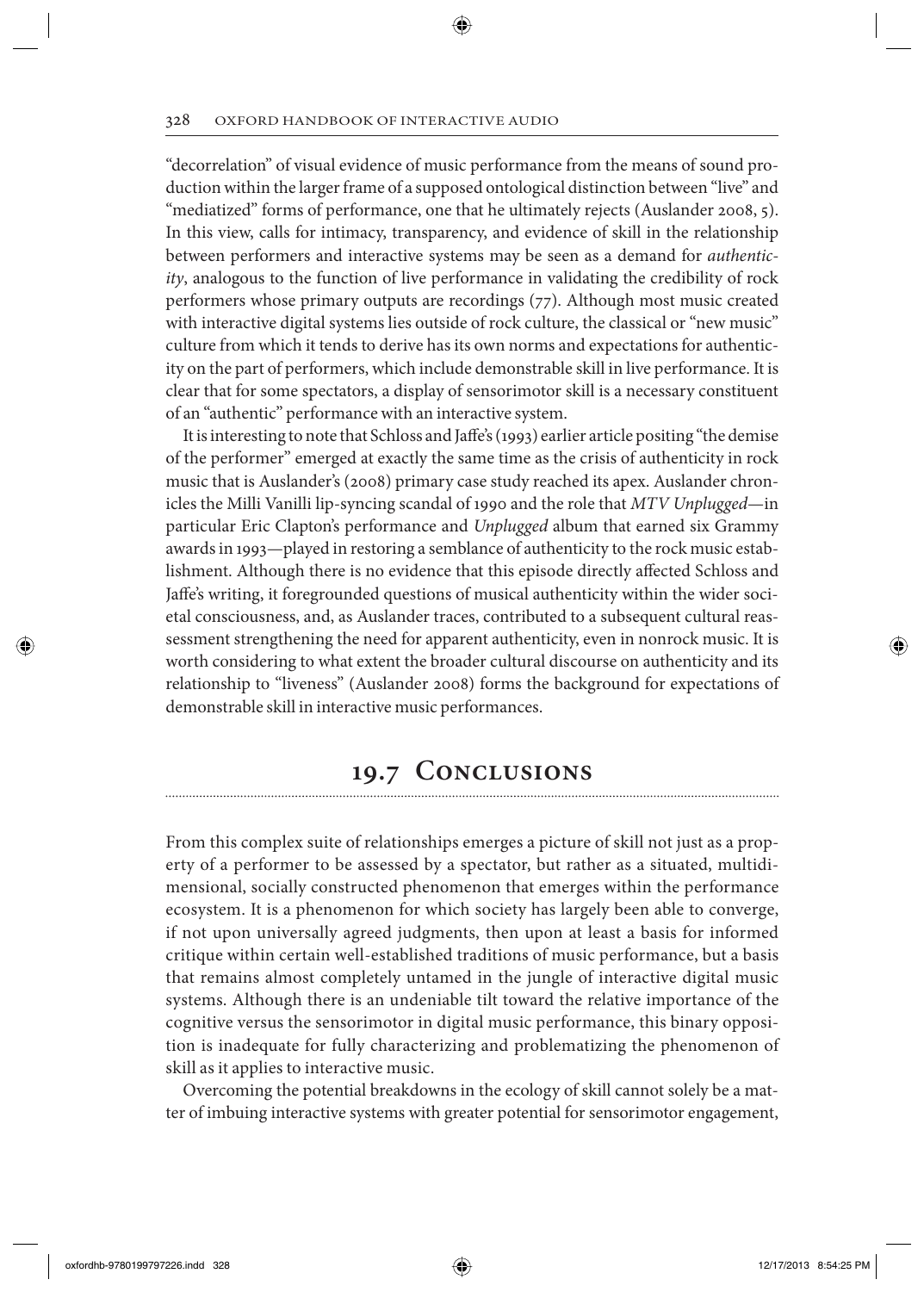nor one of spectators needing to overcome an anachronistic desire for physical performativity and immediacy. Skill emerges from a performance ecosystem that includes a performer, instrument, and spectator, all as active participants that also exist within a society and draw upon cultural knowledge. Anything resembling a consistent conception of skill between a performer and spectator relies on some degree of shared understanding of the performer–instrument relationship, confluence between the performer's and spectator's goals and expectations, commonality of cultural experience, and participation in overlapping communities of practice. Of course, this framework represents just a single spectator. For informed discussion or shared experience of skill to emerge between different spectators, these relationships must extend outward to the larger social ecosystem of the audience.

⊕

 Although I have painted a picture of an undeniably complex and fragile system, the intention is not to say that all hope is lost. In fact, quite the contrary: as a society we have already managed to negotiate this ecosystem rather effectively (and somewhat organically) in a large number of acoustic musical performance situations. There is no doubt that we can accomplish the same as we set out to incorporate new interactive technologies into skilled music practice, as long as we bear in mind the complexity and potential for disruption to the existing ecosystem. We must expect that new forms of technological relationships between performers and instruments require simultaneous reconsideration and recalibration of what skill means throughout the performance ecosystem and how design can facilitate its emergence.

#### $NOTE$

 1 . At this point it is worth highlighting that there are valid and accepted musical situations in which skill is unimportant or unnecessary from both the spectator and performer perspectives (e.g., certain experimental pieces by John Cage, Cornelius Cardew, and members of Fluxus), but this chapter is specifically concerned with circumstances in which skill is desirable.

#### **References**

Anderson, John R. 1982. Acquisition of Cognitive Skill. *Psychological Review* 89 (4): 369-406. Auslander , Philip. 2008 . *Liveness: Performance in a Mediatized Culture* . New York : Routledge .

- Bennett, Peter, Nicholas Ward, Sile O'Modhrain, and Pedro Rebelo. 2007. DAMPER: a Platform for Effortful Interface Development. In *Proceedings of the 7th International Conference on New Interfaces for Musical Expression* , 273–276 . New York: ACM .
- Blake, Randolph, and Maggie Shiffrar. 2007. Perception of Human Motion. Annual Review of *Psychology* 58: 47-73.

 Cadoz , Claude. 2009 . Supra-Instrumental Interactions and Gestures . *Journal of New Music Research* 38 (3): 215–230.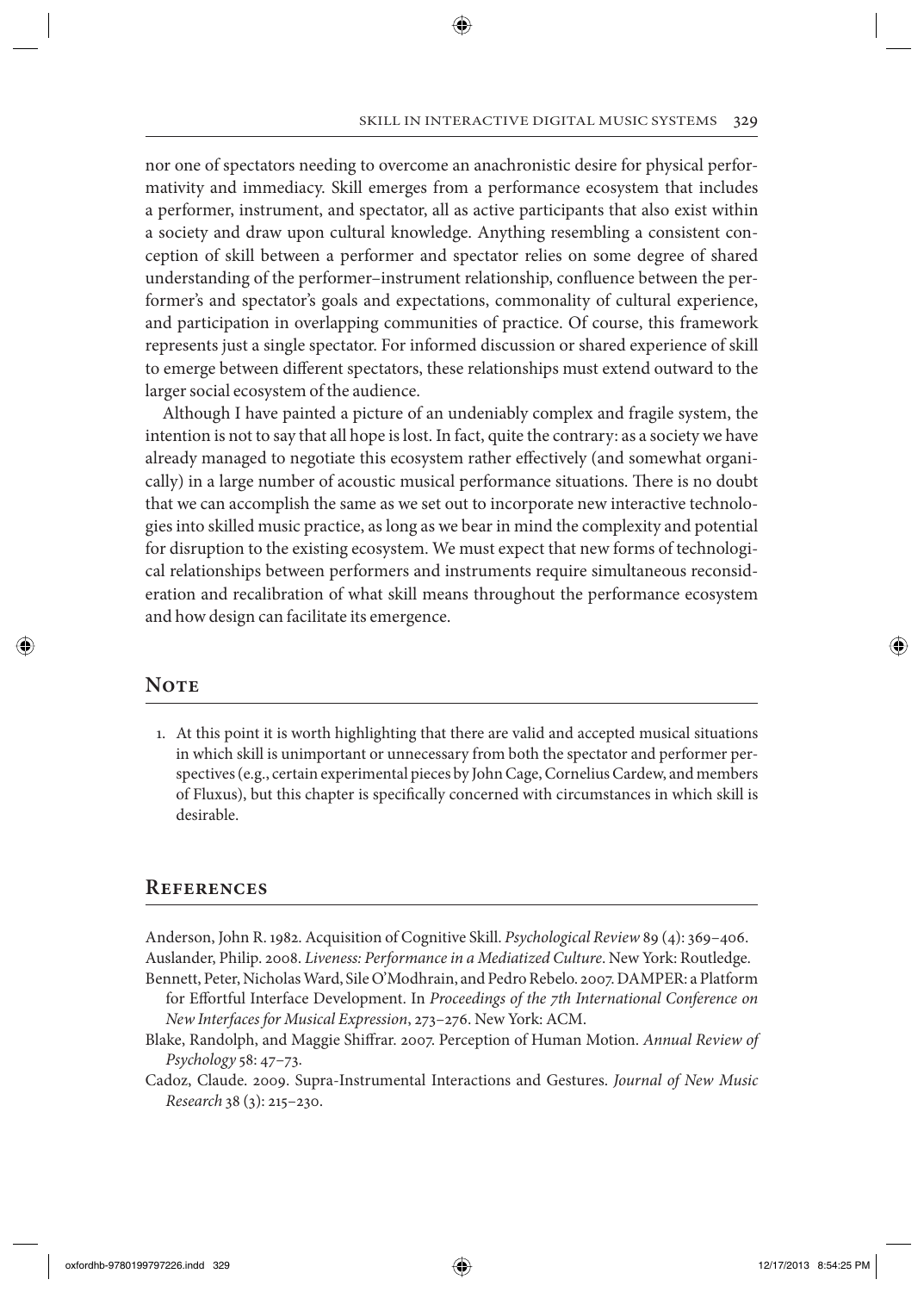Cadoz , Claude , and M. M. Wanderley . 2000 . Gesture-music . In *Trends in Gestural Control of Music*, ed. M. M. Wanderley and M. Battier, 71-93. Paris: IRCAM–Centre Pompidou.

⊕

- Clarke, Eric F. 1988. Generative Principles in Music Performance. In *Generative Processes in Music*, ed. John A. Sloboda, 1-26. Oxford: Clarendon Press.
- Colley, Ann M., and John R. Beech. 1989. Acquiring and Performing Cognitive Skills. In *Acquisition and Performance of Cognitive Skills*, ed. Ann M. Colley and John R. Beech, 1–16. New York: John Wiley.
- Collins , Nick. 2002 . Relating Superhuman Virtuosity to Human Performance . In *Proceedings of MAXIS*, Sheffield Hallam University, Sheffield, UK.
- Collins, Nick, A. McLean, J. Rohrhuber, and A. Ward. 2003. Live Coding in Laptop Performance. *Organised Sound* 8 (3): 321-330.
- Cone, Edward T. 1968. *Musical Form and Musical Performance*. New York: W. W. Norton.
- Cook , Perry R. 2004 . Remutualizing the Musical Instrument:Co-design of Synthesis Algorithms and Controllers. *Journal of New Music Research* 33 (3): 315-320.
- Djajadiningrat, Tom, Ben Matthews, and Marcelle Stienstra. 2007. Easy Doesn't Do It: Skill and Expression in Tangible Aesthetics. *Personal and Ubiquitous Computing* 11 (8): 657–676.
- Decety, J., and J. Grèzes. 1999. Neural Mechanisms Subserving the Perception of Human Actions. *Trends in Cognitive Sciences* 3 (5): 172-178.
- Dobrian, Christopher, and Daniel Koppelman. 2006. The "E" in NIME: Musical Expression with New Computer Interfaces . In *Proceedings of the* 2006 *Conference on New Interfaces for Musical Expression, 277-282. Paris: IRCAM-Centre Pompidou.*
- Dourish, Paul. 2001. Where the Action Is: The Foundations of Embodied Interaction. Cambridge, MA: MIT Press.
- Dreyfus, Hubert L., and Stuart E. Dreyfus. 1986. *Mind over Machine: The Power of Human Intuition and Expertise in the Era of the Computer*. New York: Simon and Schuster.
- Dreyfus, Stuart E. 2004. The Five-Stage Model of Adult Skill Acquisition. *Bulletin of Science*, *Technology and Society* 24 (3): 177–181.
- Essl, Georg, and Sile O'Modhrain. 2006. An Enactive Approach to the Design of New Tangible Musical Instruments. Organised Sound 11 (3): 285-296.
- Fels, Sidney. 2004. Designing for Intimacy: Creating New Interfaces for Musical Expression. *Proceedings of the IEEE* 92 (4): 672-685.
- Fels, Sidney, Ashley Gadd, and Axel Mulder. 2003. Mapping Transparency Through Metaphor: Towards More Expressive Musical Instruments. *Organised Sound* 7 (2): 109–126.
- Fitts, Paul M. 1964. Perceptual-motor Skill Learning. In *Categories of Human Learning*, ed. A. W. Melton, 243-285. New York: Academic Press.
- Fitts, Paul M., and Michael I. Posner. 1967. *Human Performance*. Belmont, CA: Brooks/Cole.
- Fyans, A. Cavan, and Michael Gurevich. 2011. Perceptions of Skill in Performances with Acoustic and Electronic Instruments . In *Proceedings of the* 2011 *Conference on New Interfaces of Musical Expression* , 495–498 . Oslo, Norway: University of Norway and Norwegian Academy of Music.
- Gabrielsson, Alf. 1999. The Performance of Music. In *The Psychology of Music*, ed. Diana Deutsch, 501–602. San Diego: Academic Press.
- Gabrielsson , Alf , and Patrik N. Juslin . 1996 . Emotional Expression in Music Performance:Between the Performer's Intention and the Listener's Experience. *Psychology of Music* 24 (1): 68–91.
- Green, Owen. 2011. Agility and Playfulness: Technology and Skill in the Performance Ecosystem. *Organised Sound* 16 (2): 134-144.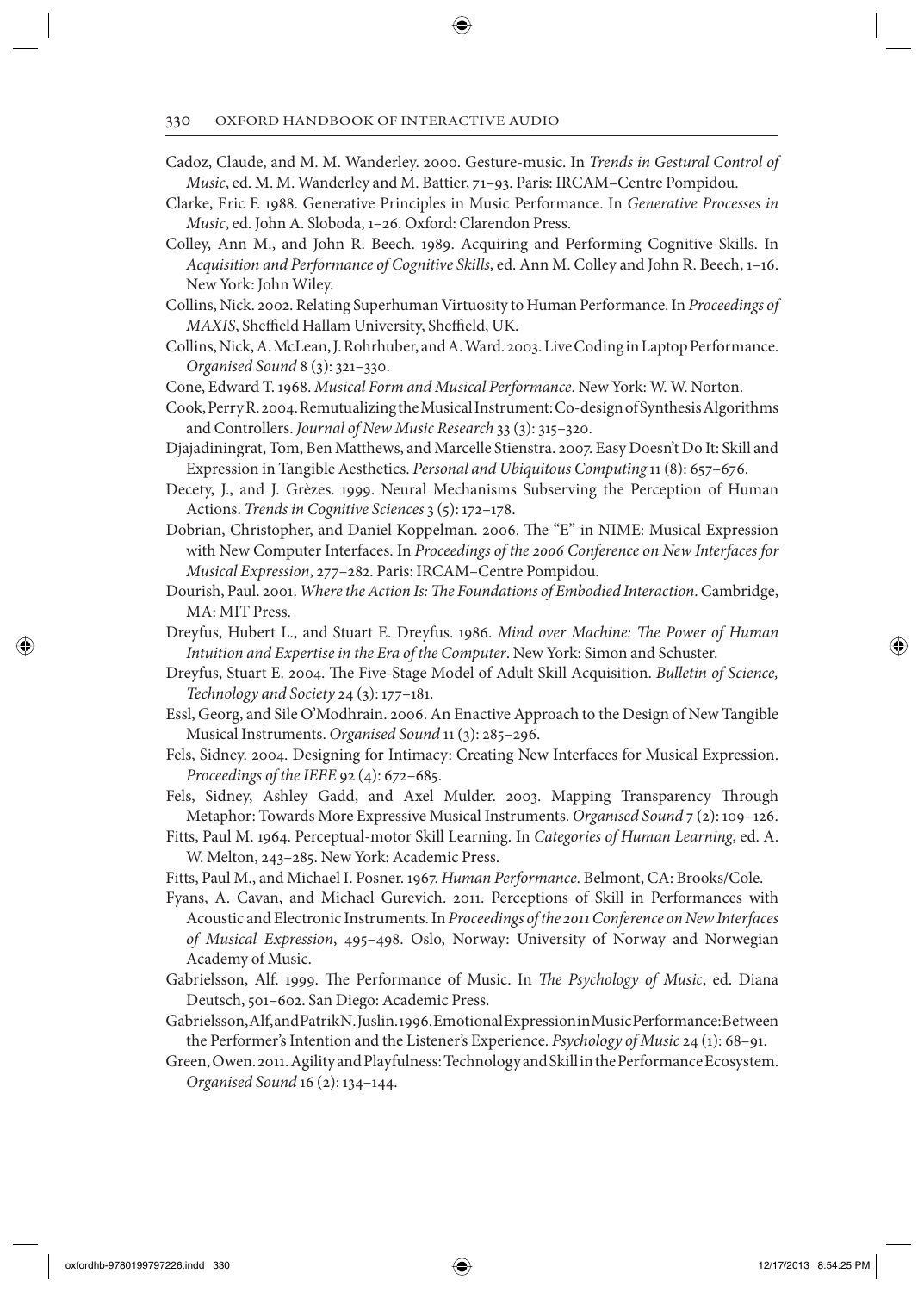Gurevich, Michael, and A. Cavan Fyans. 2011. Digital Musical Interactions: Performer-System Relationships and Their Perception by Spectators. Organised Sound 16 (2): 166-175.

◈

- Gurevich, Michael, Adnan Marquez-Borbon, and Paul Stapleton. 2012. Playing with Constraints: Stylistic Variation with a Simple Electronic Instrument . *Computer Music Journal* 36 (1): 23–41.
- Gurevich, Michael, and Jeffrey Treviño. 2007. Expression and Its Discontents: Toward an Ecology of Musical Creation . In *Proceedings of the* 7*th International Conference on New*  Interfaces for Musical Expression, 106-111. New York: ACM.
- Heidegger, Martin. 1962. *Being and Time*. Translated by John Macquarrie and Edward Robinson. New York: Harper.
- Howard, Vernon A. 1997. Virtuosity as a Performance Concept: A Philosophical Analysis. *Philosophy of Music Education Review* 5 (1): 42–54.
- Ihde, Don. 1979. *Technics and Praxis*. Dordrecht, Holland: D. Reidel.
- Ingold , Tim. 2000 . T *e Perception of the Environment: Essays on Livelihood, Dwelling and Skill* . London: Routledge.
- —— . 2001 . Beyond Art and Technology: T e Anthropology of Skill . In *Anthropological Perspectives on Technology*, ed. Michael B. Schiffer, 17-31. Albuquerque: University of New Mexico Press.
- Jensen, Mads V., Jacob Buur, and Tom Djajadiningrat. 2005. Designing the User Actions in Tangible Interaction . In *Proceedings of the* 4*th Decennial Conference on Critical*  Computing: Between Sense and Sensibility, 9-18. New York: ACM.
- Johnston, Andrew, Linda Candy, and Ernest Edmonds. 2008. Designing and Evaluating Virtual Musical Instruments: Facilitating Conversational User Interaction . *Design Studies*  $29(6)$ : 556–571.
- Juslin, Patrik N., and John A. Sloboda, eds. 2010. *Handbook of Music and Emotion: Theory*, *Research, Applications* . Oxford : Oxford University Press .
- Lave, Jean, and Etienne Wenger. 1991. Situated Learning: Legitimate Peripheral Participation. New York: Cambridge University Press.
- Leach, Edmund R. 1976. *Culture and Communication: The Logic by Which Symbols Are Connected: An Introduction to the Use of Structuralist Analysis in Social Anthropology* . Cambridge, UK: Cambridge University Press.
- Magill , Richard A. 1993 . *Motor Learning:Concepts and Applications* . 4th ed. Madison, WI : Brown and Benchmark.
- Magnusson, Thor. 2009. "Of Epistemic Tools: Musical Instruments as Cognitive Extensions." *Organised Sound* 14 (2): 168-176.
- Mark, Thomas C. 1980. On Works of Virtuosity. *Journal of Philosophy* 77 (1): 28–45.
- Moore, F. Richard. 1988. The Dysfunctions of MIDI. *Computer Music Journal* 12 (1): 19-28.
- Newell, K. M. 1991. Motor Skill Acquisition. *Annual Review of Psychology* 42 (1): 213–237.

Norman, Donald A. 1998. *The Invisible Computer: Why Good Products Can Fail, the Personal Computer is so Complex, and Information Appliances are the Solution. Cambridge,* MA: MIT Press.

—— . 2004 . *Emotional Design:Why We Love (or Hate) Everyday* T *ings* . NewYork : BasicBooks .

 O'Modhrain , Maura Sile. 2001 . Playing by Feel: Incorporating Haptic Feedback into Computer-based Musical Instruments. PhD diss., Stanford University.

Palmer, Caroline. 1997. Music Performance. *Annual Review of Psychology* 48 (1): 115–138. Polanyi, Michael. 1966. The Tacit Dimension. Garden City, NY: Doubleday.